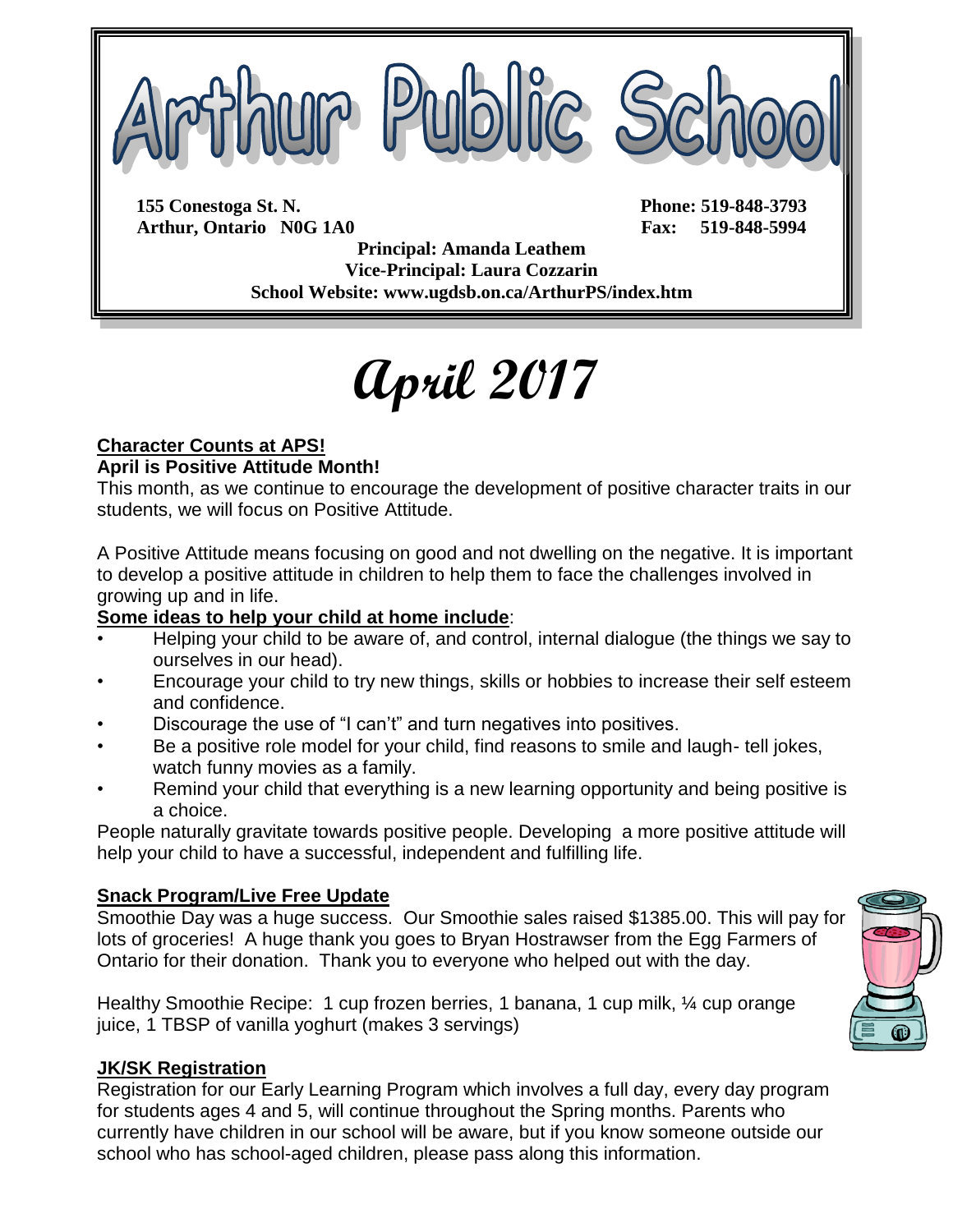#### **Bikes at School**

The weather is finally starting to look like Spring, although Mother Nature is giving us one last look at Winter. Many students are excited to bring their bikes to school. This is a great way to get some exercise and have fun.

Please remember that **bikes should be walked on and off property**. With so many students walking around before and after school, we want to avoid any possible accidents, so please make sure you are walking your bike off school property, before getting on to ride.

Also, please make sure you are not on the roads. Many car drivers are not used to looking for bikes yet. **Always wear a helmet!**



#### **Light it up BLUE!- World Autism Awareness Day**

**The ninth annual World Autism Awareness Day is April 2, 2017. Every year autism organizations around the world celebrate the day with unique fundraising and awareness raising events. This year, global landmarks will light up blue to raise awareness. In Canada the CN Tower will participate by shining blue to shine a light on autism and turn awareness into action. Please join Upper Grand District School Board in our effort to inspire compassion, empowerment and hope by wearing BLUE on Sunday April 2nd 2017. Use #LIUB to share your experience across social media and help light the world up blue this April!**

**<https://www.autismspeaks.org/liub>**

**Autism Ontario**

#### **June Dates to mark in your calendar!**

It seems early but we want to make sure that everyone has saved the date of Thursday June 8th. This will be our BBQ Night.



#### **Grade 8 Grad Date**

Grade 8 graduation will take place on Wednesday June 28th. More information will be provided closer to the date.

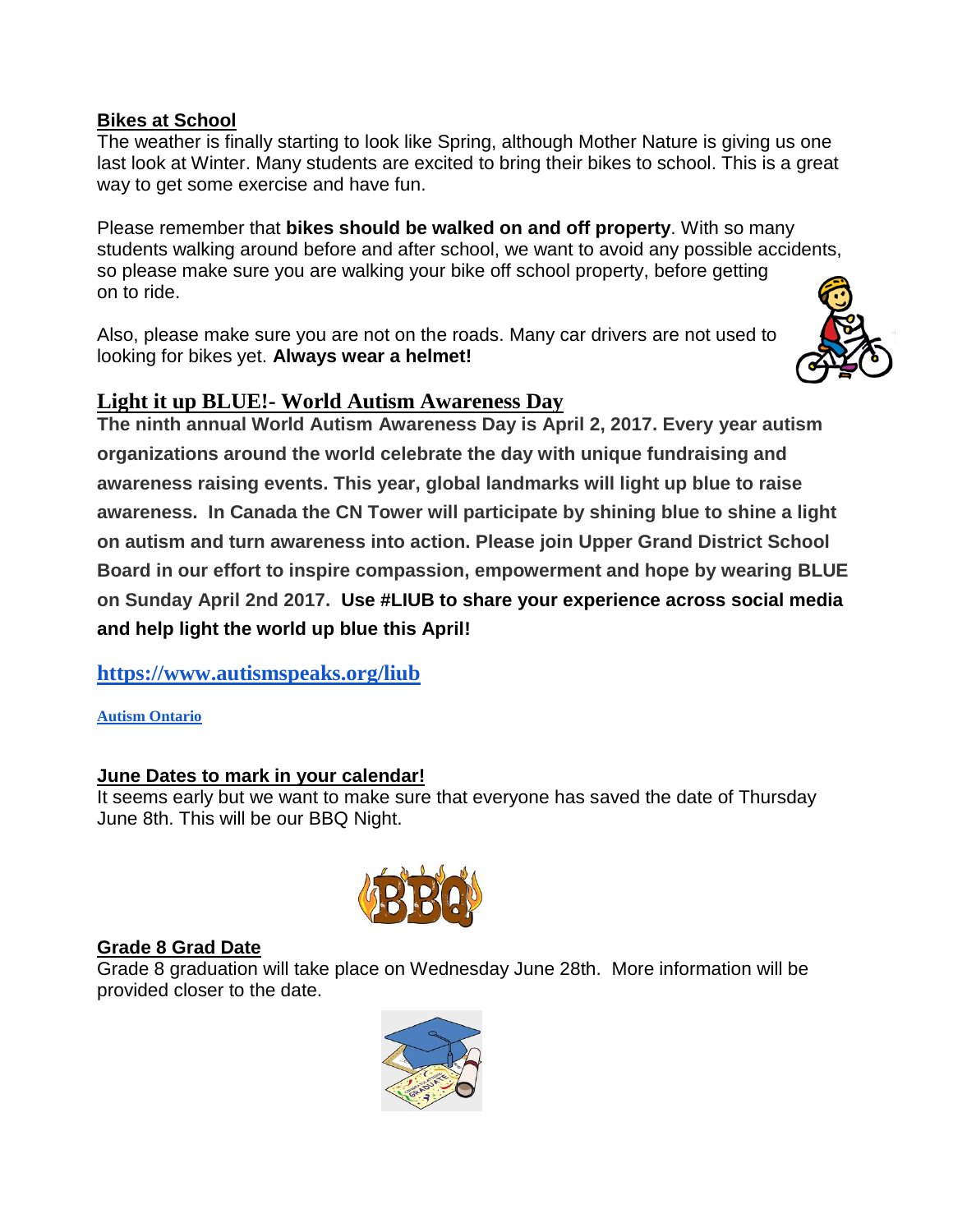# **Parents - please register for School Cash Online!**

# **ONLINE PAYMENTS NOW AVAILABLE!**

**For safety and efficiency reasons, we want to reduce the amount of cash and cheques coming into our school. School related expenses such as pizza days, field trips, spirit wear, yearbooks, etc. will be available for online purchase. Please take a few minutes to register so you can enjoy the convenience of online shopping.**

# **Here's how to register:**

| Step 1: | Go to this website: | ugdsb.schoolcashonline.com |
|---------|---------------------|----------------------------|
|---------|---------------------|----------------------------|

- **Step 2:** Register by selecting "Get Started Now" and following the steps.
- **Step 3:** Respond to the confirmation email, select the 'click here' option, sign in and add each of your children to your household account.

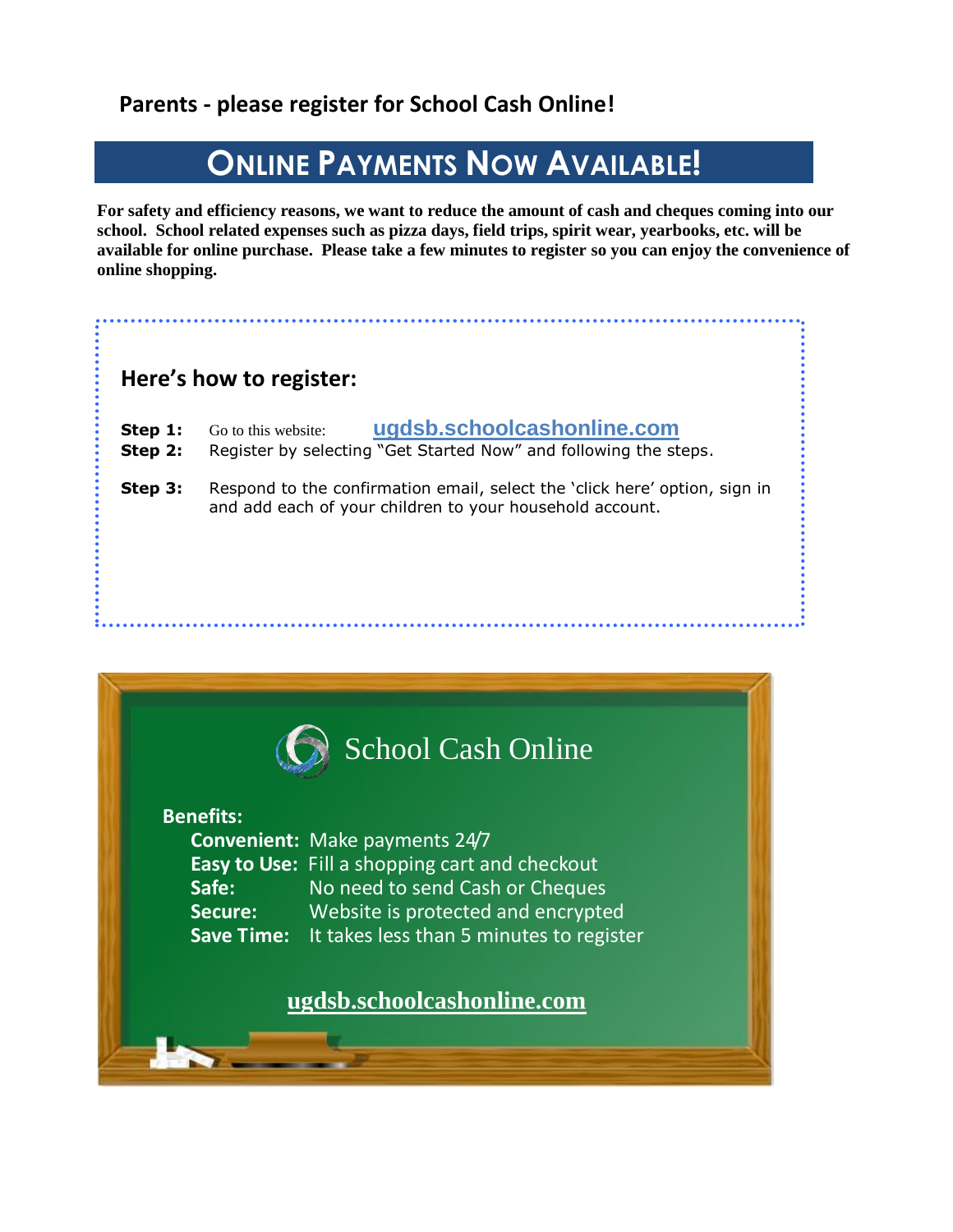#### **Waste Audit**

A big thank you to Mrs. Ruffolo, Mrs. Gauld and our Environmental Team! On January 25, 2017 they conducted our Waste Audit for us.

#### **As a result of our audit we found out:**

Each student at Arthur P.S. produces 10kg of garbage a year and increase of 1.2kg over last year. Each student at Arthur P.S. produces 5.1kg of recycling a year an increase of 1kg over last year.

#### **And most exciting of all, we found out:**

This year by better recycling our paper products we saved 30 trees!

#### **Welcome Back!**

Thank you to Mr. Stiles for your work with our Grade 6 class. Welcome back Mrs. Scott.

#### **Student Government Spirit Days for April**

Leading up to Easter Student Council has arranged a number of events: Candy grams will be sold for 25c each or 5 for a dollar the week of April  $3^{\text{rd}}$  -7<sup>th.</sup> Door decorating will happen April 10<sup>th</sup>. Easter/ Pastel colour Dress up Day is on April 11<sup>th</sup>. Easter Character day on April 12<sup>th</sup>.

**Dance day,** April 13<sup>th</sup>, Primary at 11:00, Junior at 1:05, entrance costs \$1.00. The Intermediate dance will run from 2:00-3:25 at a cost of \$2.00. All proceeds from the dances will go to the World Wildlife Fund.

#### **Help Wanted!**

We need somebody to work as an occasional lunch supervisor. This would involve coming in once in a while from 10:40-11:25 and 1:05-1:50. If you would be interested in this opportunity please contact Mrs. Cozzarin at: 519-848-3793 X224.

#### **Follow & retweet @WDGASRTS in April & you could win a grocery gift card!**

**April 22nd is Earth Day**! *Are you looking for an easy way to celebrate Earth Day every day?* Walk, bike or wheel to and from school! In addition to reducing air pollution around school, kids will benefit from more exercise, social time, independence and concentration at school.

Wellington-Dufferin-Guelph Active & Safe Routes to School (WDG ASRTS) encourages families to walk, bike or wheel to and from school safely every day. @WDGASRTS posts **useful tips, news and information** on Twitter to help your family's feet hit the pavement on your school commute.



**Follow & you could win!!** If you begin to follow @WDGASRTS in

the month of April and retweet one of our tweets, your name will be entered to win a grocery gift card!

#### **@WDGASRTS #wdgwalkstoschool**

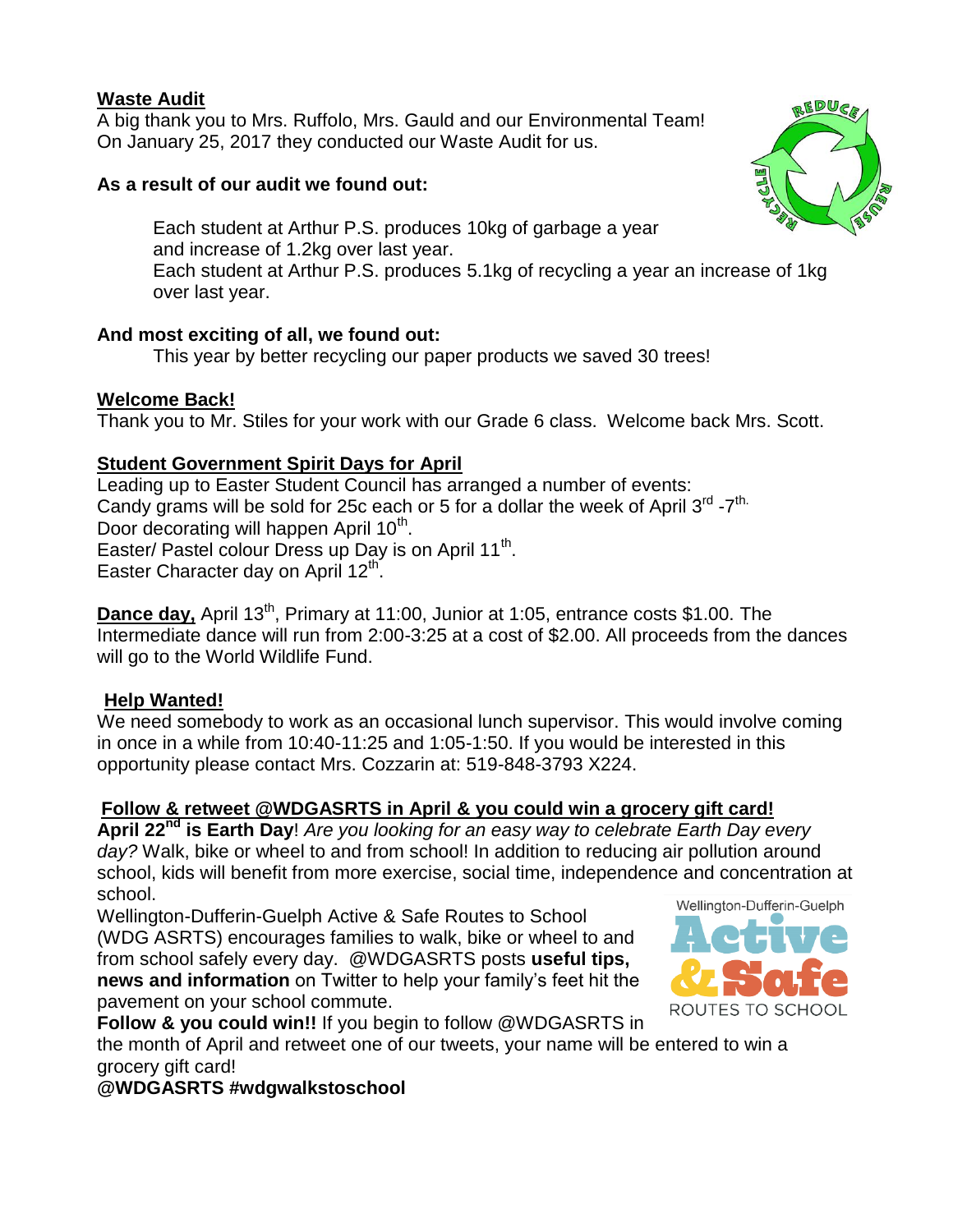# **4-H Information Night 4-H is for anyone born in 2006 or earlier Come out to ask questions or join a club Friday April 7, 2017 Arthur Area Curling Club - 7pm – 9pm Address – 160 Domville, Arthur, ON**

**For more information contact: Charlie – 519-848-3998 or Danielle – 519-993-3236 Beef** Learn about feeding and caring for beef cattle Training and showing a calf at the Arthur Fall Fair

This year will include farm tours, cattle handling, how to choose a beef animal , judging, showmanship and fitting. **Field Crops** Learn about growing crops, preventing pests and weeds. This year we'll tour an equipment dealership, grain elevator, test plots and a fertilizer plant. Members will grow a sample crop and exhibit it at Arthur Fall Fair

#### **Vet**

A dynamic club that will highlight veterinary care of many species of animals through guest speakers, tours and hands on participation in veterinary procedures.

#### **Dairy**

Learn about different dairy industry related topics. Tours of farms and industry businesses Training and showing a calf at the Arthur Fall Fair

#### **Sheep & Goat**

Learn about feeding and caring for sheep & goats Tours of farms and industry businesses Training and showing a sheep or goat for the Arthur Fall Fair **The Bat Club** The West Luther 4-H Bat Club is a new and exciting opportunity for youth to learn all about bats. The bat club is the third edition of the Find Your 4H Wings Campaign. The purpose of this club is to learn all about bats, explore the importance of bats and how they play a role in the ecosystem, build a Bat house, and to share our knowledge with the community and promote bat conservation.

### **Monthly Environmental Activities to help celebrate our planet**



# **April 22nd is Earth Day!**

*"Founded in 1990, Earth Day Canada inspires people of all ages across the country to connect*  with nature and build resilient communities as well as foster an intrinsically motivated, enduring *commitment to stewardship and conservation."* <https://earthday.ca/about/>



Ideas for your family to celebrate Earth Day:

Get involved with Earth Day's EarthPlay **<https://earthday.ca/ed2017/schools/>waystogogreenblog.com<sup>/</sup>** *an activity tool kit and enjoy the many suggestions to promote outdoor activities and learning for kids.*

*Spend a day outside. In the garden with your family, plant vegetables, trees or native flowers and attract native animals and pollinators. Or join a local community event to help clean your neighbourhood or restore local plant life,* 

*Make commitments to cut down on your energy usage as well as waste. Turn lights off, power down electrical devices, turn down your thermostat and only do full loads of laundry and dishes. Always bring cloth bags when shopping, refuse to buy over packaged products, and lug a mug instead of using non-recyclable coffee cups.*

**Learn more about the environment and the effects of global warming.** *Encourage awareness and promote the Reduce, Reuse and Recycle way of life.*

Remember that every day is Earth Day! Don't restrict yourself to just one day a year. Make environmental actions and caring about the planet a habit - on Earth Day and every day.